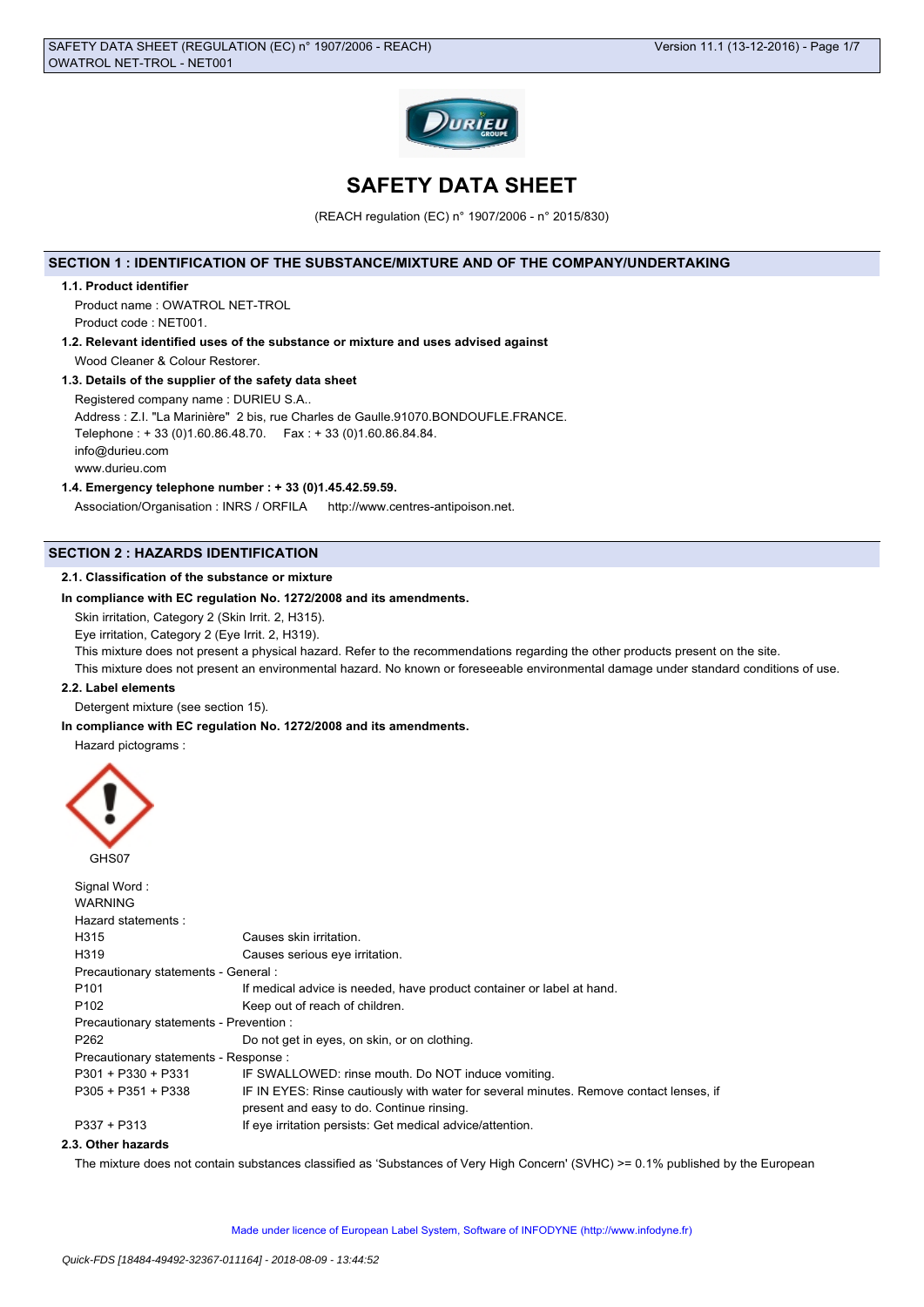CHemicals Agency (ECHA) under article 57 of REACH: http://echa.europa.eu/fr/candidate-list-table The mixture satisfies neither the PBT nor the vPvB criteria for mixtures in accordance with annexe XIII of the REACH regulations EC 1907/2006.

#### **SECTION 3 : COMPOSITION/INFORMATION ON INGREDIENTS**

#### **3.2. Mixtures**

# **Composition :**

| Identification           | (EC) 1272/2008      | <b>Note</b> | $\%$                  |
|--------------------------|---------------------|-------------|-----------------------|
| INDEX: 607-006-00-8      | GHS07               | $[1]$       | $2.5 \le x \% \le 10$ |
| CAS: 144-62-7            | Wng                 |             |                       |
| EC: 205-634-3            | Acute Tox. 4, H312  |             |                       |
|                          | Acute Tox. 4, H302  |             |                       |
| OXALIC ACID              |                     |             |                       |
| INDEX: 144               | GHS07               |             | $2.5 \le x \% \le 10$ |
| CAS: 7601-54-9           | Wng                 |             |                       |
| EC: 231-509-8            | Skin Irrit. 2, H315 |             |                       |
|                          | Eye Irrit. 2, H319  |             |                       |
| TRISODIUM ORTHOPHOSPHATE | STOT SE 3, H335     |             |                       |
|                          |                     |             |                       |

#### **Information on ingredients :**

[1] Substance for which maximum workplace exposure limits are available.

# **SECTION 4 : FIRST AID MEASURES**

As a general rule, in case of doubt or if symptoms persist, always call a doctor. NEVER induce swallowing by an unconscious person.

#### **4.1. Description of first aid measures**

#### **In the event of exposure by inhalation :**

Nothing.

#### **In the event of splashes or contact with eyes :**

Wash thoroughly with fresh, clean water for 15 minutes holding the eyelids open. If there is any redness, pain or visual impairment, consult an ophthalmologist. Wash thoroughly with soft clean water for 15mn holding the eyelids open. Refer to an ophthalmologist in particular if there is any redness, pain or visual impair.

#### **In the event of splashes or contact with skin :**

Remove contaminated clothing and wash the skin thoroughly with soap and water or a recognised cleaner.

Watch out for any remaining product between skin and clothing, watches, shoes, etc.

If the contaminated area is widespread and/or there is damage to the skin, a doctor must be consulted or the patient transferred to hospital.

### **In the event of swallowing :**

Do not give the patient anything orally.

In the event of swallowing, if the quantity is small (no more than one mouthful), rinse the mouth with water and consult a doctor.

Seek medical attention immediately, showing the label.

### **4.2. Most important symptoms and effects, both acute and delayed**

No data available.

#### **4.3. Indication of any immediate medical attention and special treatment needed**

No data available.

#### **SECTION 5 : FIREFIGHTING MEASURES**

This product is not classed as flammable.

#### **5.1. Extinguishing media**

#### **Suitable methods of extinction**

- In the event of a fire, use :
- sprayed water or water mist
- powder
- carbon dioxide (CO2)

# **Unsuitable methods of extinction**

Direct water jet.

### **5.2. Special hazards arising from the substance or mixture**

A fire will often produce a thick black smoke. Exposure to decomposition products may be hazardous to health.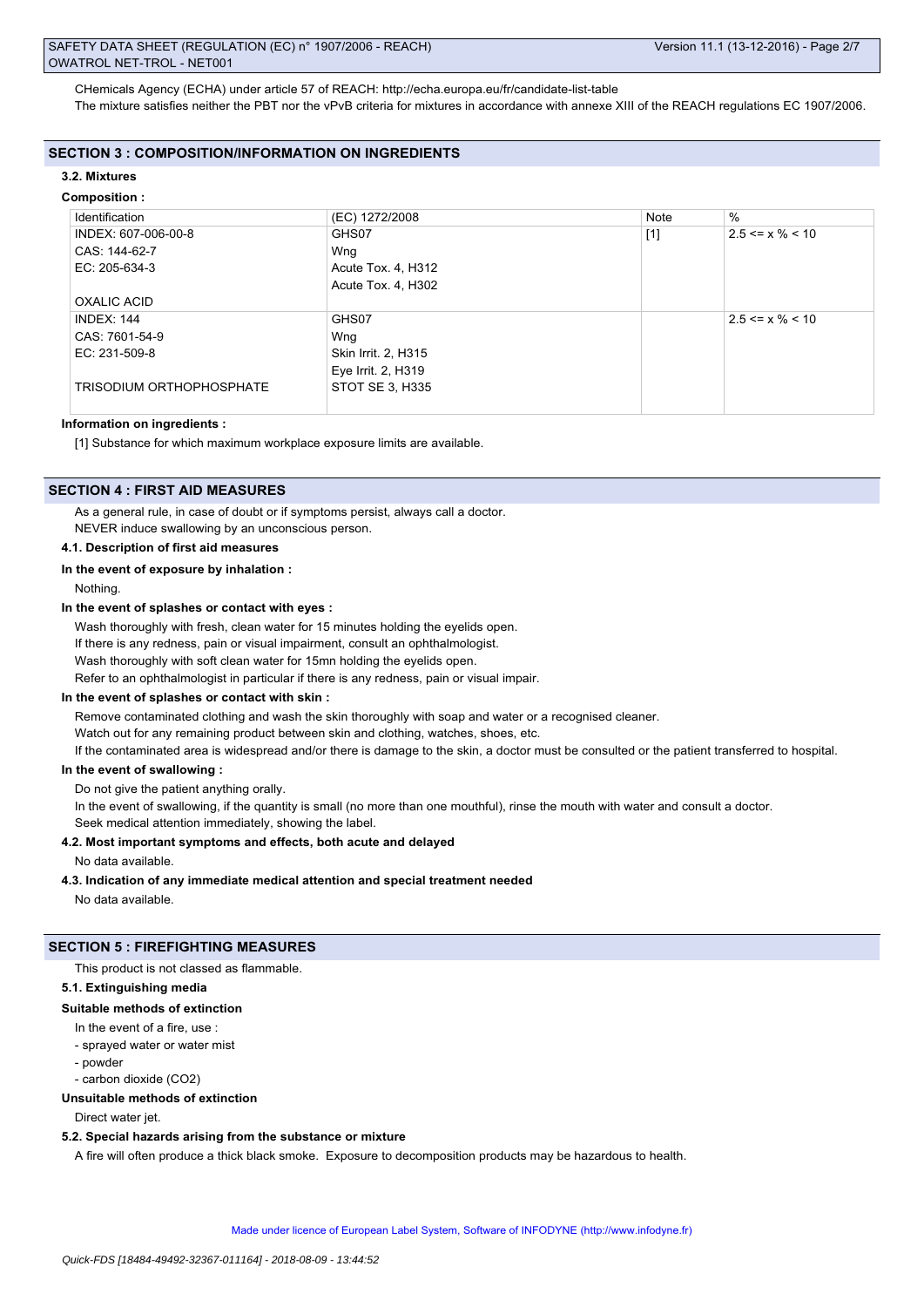# SAFETY DATA SHEET (REGULATION (EC) n° 1907/2006 - REACH) Version 11.1 (13-12-2016) - Page 3/7 OWATROL NET-TROL - NET001

Do not breathe in smoke.

- In the event of a fire, the following may be formed :
- carbon monoxide (CO)
- carbon dioxide (CO2)

# **5.3. Advice for firefighters**

Boot, gloves and glasses.

Bring independant breathing apparatus.

### **SECTION 6 : ACCIDENTAL RELEASE MEASURES**

#### **6.1. Personal precautions, protective equipment and emergency procedures**

Consult the safety measures listed under headings 7 and 8.

#### **For non first aid worker**

Avoid any contact with the skin and eyes.

#### **For first aid worker**

First aid workers will be equipped with suitable personal protective equipment (See section 8).

#### **6.2. Environmental precautions**

Contain and control the leaks or spills with non-combustible absorbent materials such as sand, earth, vermiculite, diatomaceous earth in drums for waste disposal.

Prevent any material from entering drains or waterways.

#### **6.3. Methods and material for containment and cleaning up**

Clean preferably with a detergent, do not use solvents.

#### **6.4. Reference to other sections**

No data available.

# **SECTION 7 : HANDLING AND STORAGE**

Requirements relating to storage premises apply to all facilities where the mixture is handled.

#### **7.1. Precautions for safe handling**

#### Always wash hands after handling.

Remove and wash contaminated clothing before re-using.

Keep containers tightly closed.

# **Fire prevention :**

Prevent access by unauthorised personnel.

### **Recommended equipment and procedures :**

For personal protection, see section 8.

Observe precautions stated on label and also industrial safety regulations.

Avoid skin and eye contact with this mixture.

### **Prohibited equipment and procedures :**

No smoking, eating or drinking in areas where the mixture is used.

### **7.2. Conditions for safe storage, including any incompatibilities**

Keep out of the reach of children

Opened container must be thoroughly closed and kept in vertical position.

Keep only in the original container

Stock between +5°C and +30°C in a dry, well ventilated place.

# **Storage**

Keep out of reach of children.

### **Packaging**

Always keep in packaging made of an identical material to the original.

Recommended types of packaging :

- Vats

Suitable packaging materials :

- Plastic

Unsuitable packaging materials :

- Metal

# **7.3. Specific end use(s)**

No data available.

# **SECTION 8 : EXPOSURE CONTROLS/PERSONAL PROTECTION**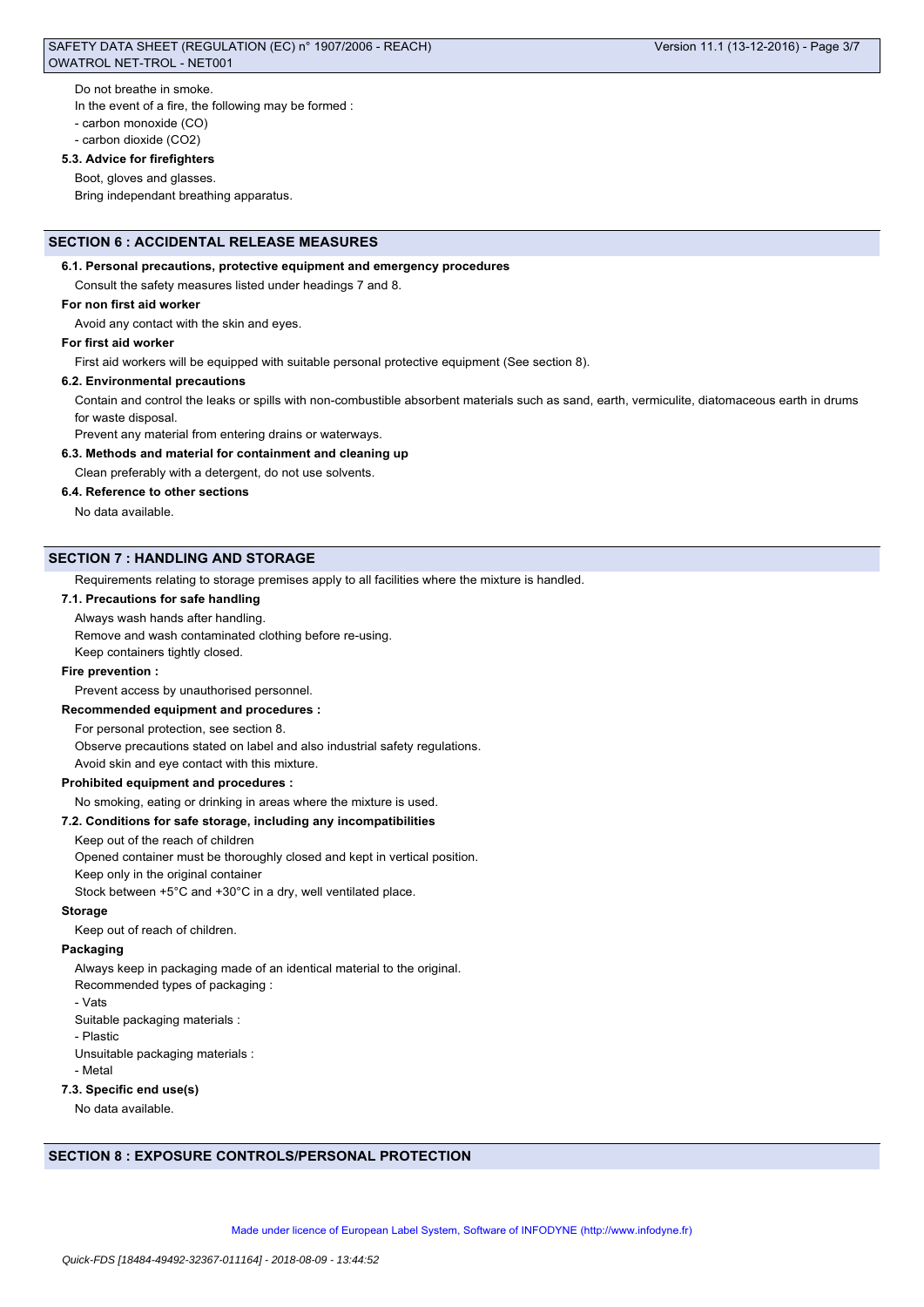### **8.1. Control parameters**

#### **Occupational exposure limits :**

|            | - European Union (2009/161/EU, 2006/15/EC, 2000/39/EC, 98/24/EC)                                       |                         |                          |               |           |                          |
|------------|--------------------------------------------------------------------------------------------------------|-------------------------|--------------------------|---------------|-----------|--------------------------|
| CAS        | $VME-mq/m3$ :                                                                                          | $VME-ppm$ :             | $VLE-mq/m3$ :            | $VLE$ -ppm:   | Notes:    |                          |
| 144-62-7   |                                                                                                        |                         |                          |               |           |                          |
|            | - ACGIH TLV (American Conference of Governmental Industrial Hygienists, Threshold Limit Values, 2010): |                         |                          |               |           |                          |
| <b>CAS</b> | TWA:                                                                                                   | STEL:                   | Ceiling:                 | Definition:   | Criteria: |                          |
| 144-62-7   | 1 $mq/m3$                                                                                              | $2 \text{ mg/m}$        |                          |               |           |                          |
|            | - Germany - AGW (BAuA - TRGS 900, 21/06/2010) :                                                        |                         |                          |               |           |                          |
| <b>CAS</b> | VME:                                                                                                   | VME:                    | <b>Excess</b>            | <b>Notes</b>  |           |                          |
| 144-62-7   |                                                                                                        | $1 \mathrm{E}$ mg/m $3$ |                          | 1(1)          |           |                          |
|            | - France (INRS - ED984 : 2012) :                                                                       |                         |                          |               |           |                          |
| <b>CAS</b> | VME-ppm:                                                                                               | $VME-mq/m3$ :           | $VLE-ppm$ :              | $VLE-mq/m3$ : | Notes:    | TMP No:                  |
| 144-62-7   | $\overline{\phantom{0}}$                                                                               |                         | $\overline{\phantom{0}}$ |               |           | $\overline{\phantom{a}}$ |
|            | - UK / WEL (Workplace exposure limits, EH40/2005, 2007) :                                              |                         |                          |               |           |                          |
| <b>CAS</b> | TWA:                                                                                                   | STEL:                   | Ceiling:                 | Definition:   | Criteria: |                          |
| 144-62-7   | 1 $mq/m3$                                                                                              | $2 \text{ mg/m}$        |                          |               |           |                          |

#### **8.2. Exposure controls**

#### **Suitable technical inspections**

For outdoor uses only. Rinse with fresh water.

#### **Personal protection measures, such as personal protective equipment**

Use personal protective equipment that is clean and has been properly maintained.

Store personal protective equipment in a clean place, away from the work area.

Never eat, drink or smoke during use. Remove and wash contaminated clothing before re-using. Ensure that there is adequate ventilation, especially in confined areas.

#### **- Eye / face protection**

Avoid contact with eyes.

Use eye protectors designed to protect against liquid splashes

Before handling, wear safety goggles with protective sides accordance with standard EN166.

In the event of high danger, protect the face with a face shield.

Prescription glasses are not considered as protection.

Individuals wearing contact lenses should wear prescription glasses during work where they may be exposed to irritant vapours.

Provide eyewash stations in facilities where the product is handled constantly.

#### **- Hand protection**

Wear suitable protective gloves in the event of prolonged or repeated skin contact.

Use suitable protective gloves that are resistant to chemical agents in accordance with standard EN374.

Gloves must be selected according to the application and duration of use at the workstation.

Protective gloves need to be selected according to their suitability for the workstation in question : other chemical products that may be handled, necessary physical protections (cutting, pricking, heat protection), level of dexterity required.

Type of gloves recommended :

- PVC (polyvinyl chloride)
- Butyl Rubber (Isobutylene-isoprene copolymer)
- Natural latex

- Nitrile rubber (butadiene-acrylonitrile copolymer rubber (NBR))

- Recommended properties :
- Impervious gloves in accordance with standard EN374

Permeability time : >480 min for a thickness >0.75 mm

CEN recommendations : EN 420 and EN 374/3

## **- Body protection**

Avoid skin contact.

Wear suitable protective clothing.

Suitable type of protective clothing :

In the event of substantial spatter, wear liquid-tight protective clothing against chemical risks (type 3) in accordance with EN14605 to prevent skin contact.

In the event of a risk of splashing, wear protective clothing against chemical risks (type 6) in accordance with EN13034 to prevent skin contact. Work clothing worn by personnel shall be laundered regularly.

After contact with the product, all parts of the body that have been soiled must be washed.

**- Respiratory protection**

Type of FFP mask :

Wear a disposable half-mask dust filter in accordance with standard EN149. Category :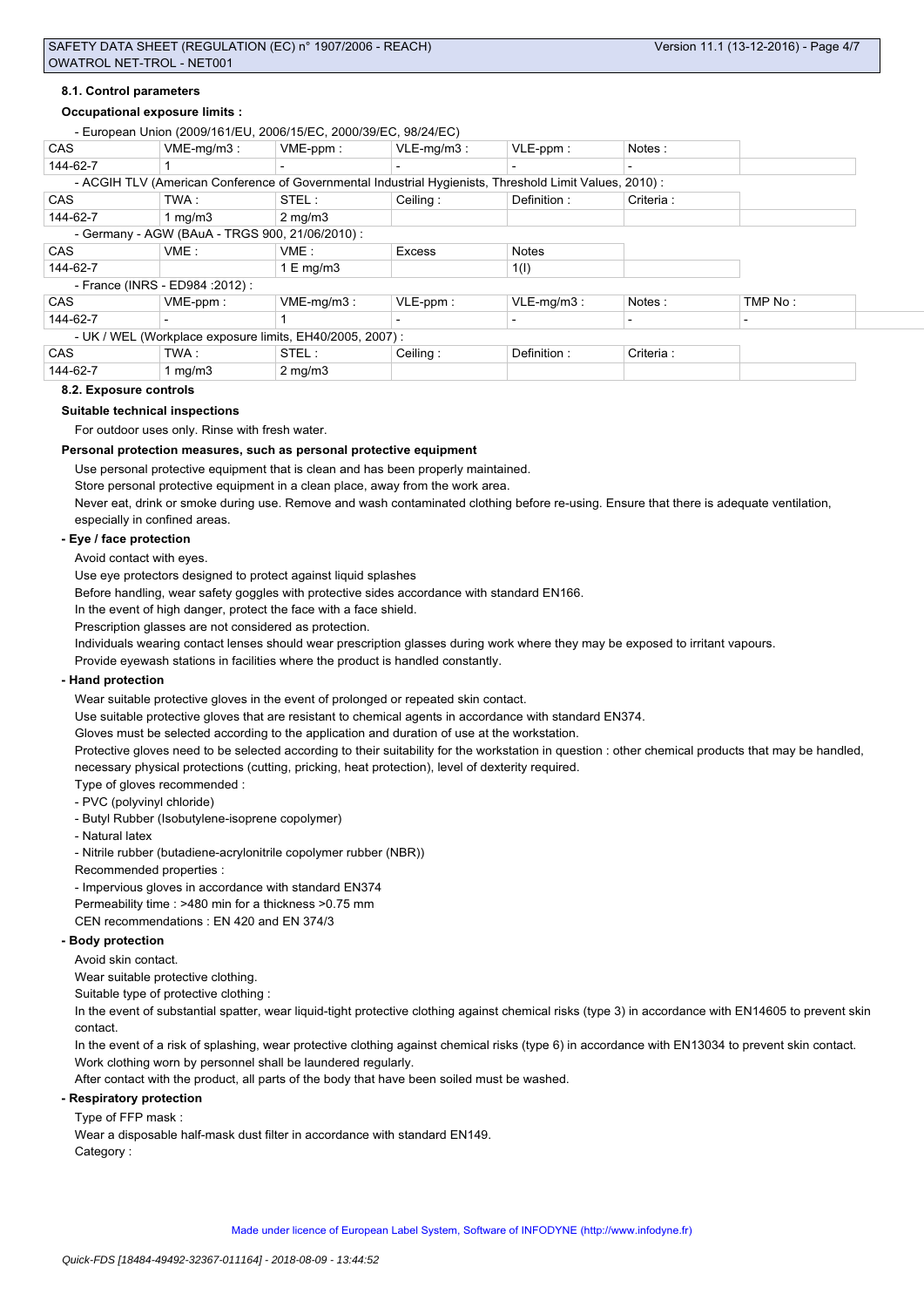# SAFETY DATA SHEET (REGULATION (EC) n° 1907/2006 - REACH) Version 11.1 (13-12-2016) - Page 5/7 OWATROL NET-TROL - NET001

### - FFP2

Type of mask with combined filters :

Wear a half mask in accordance with standard EN140.

Anti-gas and vapour filter(s) (Combined filters) in accordance with standard EN14387 :

- A2 (Brown)

- B2 (Grey)

Particle filter according to standard EN143 :

- P2 (White)

CEN recommendations : EN 136, EN 140, EN 405 for masks and EN 143, EN 149 for filters.

Respiratory protective gears to absorb the aerosols must be carried when the product is sprinkled insofar as the exposure cannot be controlled to be in lower part of the limiting risk of exposure.

# **SECTION 9 : PHYSICAL AND CHEMICAL PROPERTIES**

### **9.1. Information on basic physical and chemical properties**

|  | <b>General information:</b> |
|--|-----------------------------|
|--|-----------------------------|

| Physical state:                                        | Viscous liquid.  |
|--------------------------------------------------------|------------------|
| Colour:                                                | <b>Bluish</b>    |
| Important health, safety and environmental information |                  |
| $pH$ :                                                 | Not stated.      |
|                                                        | Strongly acidic. |
| Boiling point/boiling range:                           | Not relevant.    |
| Flash point interval :                                 | Not relevant.    |
| Vapour pressure (50°C):                                | Not relevant.    |
| Density:                                               | >1               |
| Water solubility:                                      | Dilutable.       |
| Melting point/melting range:                           | Not relevant.    |
| Self-ignition temperature :                            | Not relevant.    |
| Decomposition point/decomposition range :              | Not relevant.    |
| % VOC:                                                 | 0%               |
| 9.2. Other information                                 |                  |
| $VOC$ (g/l) :                                          | 0                |

# **SECTION 10 : STABILITY AND REACTIVITY**

# Shake product well before using.

# **10.1. Reactivity**

No data available.

#### **10.2. Chemical stability**

This mixture is stable under the recommended handling and storage conditions in section 7.

# **10.3. Possibility of hazardous reactions**

No data available.

### **10.4. Conditions to avoid**

Avoid :

#### - frost

Keep away from corrosive agents such as strong acids or alkalines to avoid possible leakage or self combustion. Always stock in its original packaging. Do not transfer in another package.

# **10.5. Incompatible materials**

#### **10.6. Hazardous decomposition products**

The thermal decomposition may release/form :

- carbon monoxide (CO)
- carbon dioxide (CO2)

### **SECTION 11 : TOXICOLOGICAL INFORMATION**

### **11.1. Information on toxicological effects**

May cause irreversible damage to the skin; namely inflammation of the skin or the formation of erythema and eschar or oedema following exposure up to four hours.

May have reversible effects on the eyes, such as eye irritation which is totally reversible by the end of observation at 21 days.

### **11.1.1. Substances**

No toxicological data available for the substances.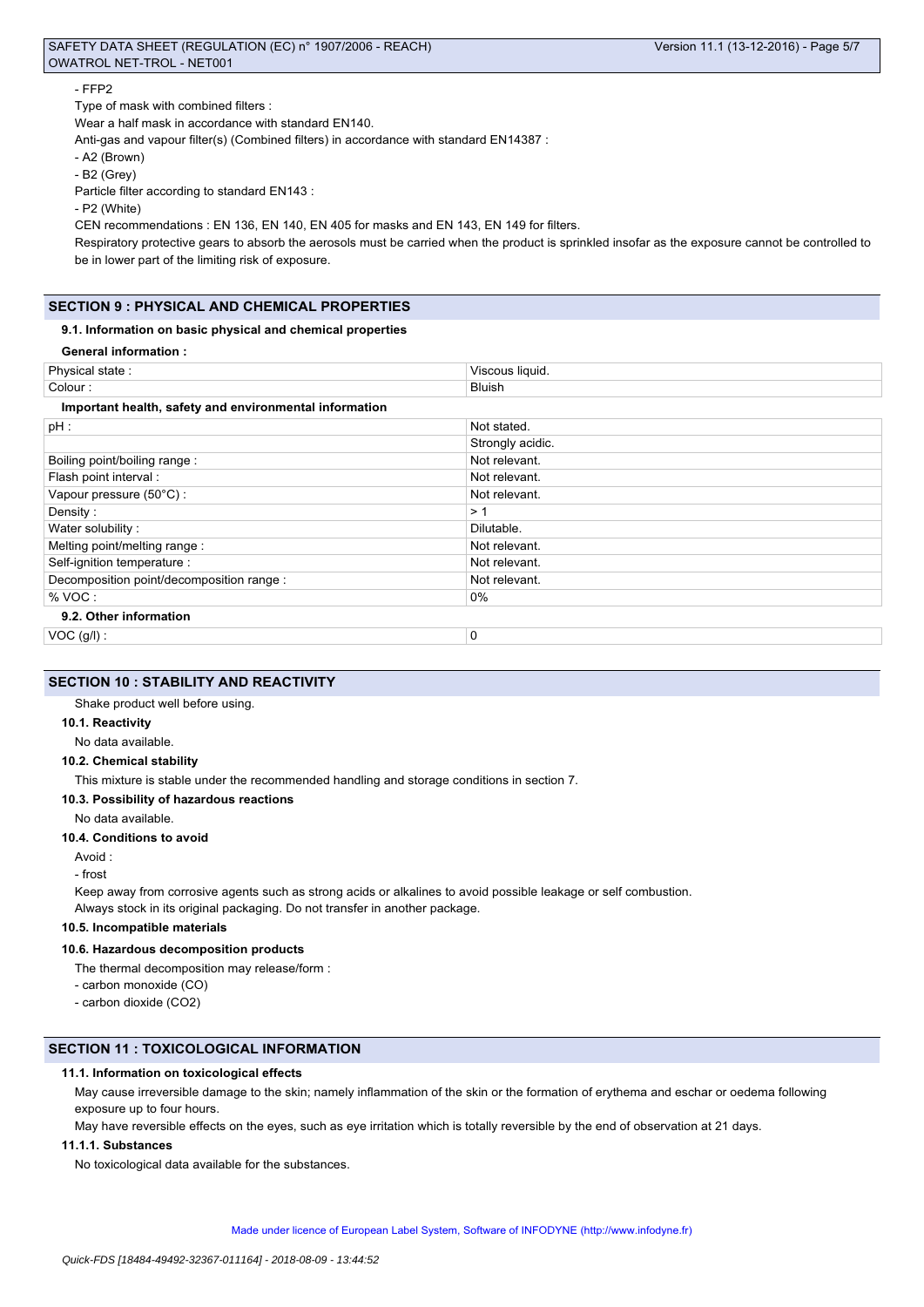### **11.1.2. Mixture**

#### **Skin corrosion/skin irritation :**

**Corrosivity :** No observed effect.

OCDE Ligne directrice 431 (Corrosion cutanée in vitro : Essai sur modèle de

peau humaine)

The irritant clasification based on a high/low pH has been confirmed by irritation tests.

### **Serious damage to eyes/eye irritation :**

The irritant clasification based on a high/low pH has been confirmed by irritation tests.

## **Other information**

Formula sent to the I.N.R.S.

# **SECTION 12 : ECOLOGICAL INFORMATION**

### **12.1. Toxicity**

This product is water miscible and contains Phosphate.

#### **12.1.2. Mixtures**

No aquatic toxicity data available for the mixture.

#### **12.2. Persistence and degradability**

### Easily biodegradable.

**12.3. Bioaccumulative potential**

No data available.

# **12.4. Mobility in soil**

This product is dilutable in water in all proportion.

**12.5. Results of PBT and vPvB assessment**

No data available.

#### **12.6. Other adverse effects**

Diluted in plenty of water, the product does not present significant environmental risks.

#### **SECTION 13 : DISPOSAL CONSIDERATIONS**

Proper waste management of the mixture and/or its container must be determined in accordance with Directive 2008/98/EC.

#### **13.1. Waste treatment methods**

Do not pour into drains or waterways.

#### **Waste :**

Waste management is carried out without endangering human health, without harming the environment and, in particular without risk to water, air, soil, plants or animals.

Recycle or dispose of waste in compliance with current legislation, preferably via a certified collector or company.

Do not contaminate the ground or water with waste, do not dispose of waste into the environment.

#### **Soiled packaging :**

Empty container completely. Keep label(s) on container.

Give to a certified disposal contractor.

# **Codes of wastes (Decision 2001/573/EC, Directive 2006/12/EEC, Directive 94/31/EEC on hazardous waste) :**

15 01 10 \* packaging containing residues of or contaminated by dangerous substances

06 01 06 \* other acids

#### **SECTION 14 : TRANSPORT INFORMATION**

Exempt from transport classification and labelling.

# **14.1. UN number**

**14.2. UN proper shipping name**

- **14.3. Transport hazard class(es)**
- **14.4. Packing group**

# **14.5. Environmental hazards**

-

-

-

-

-